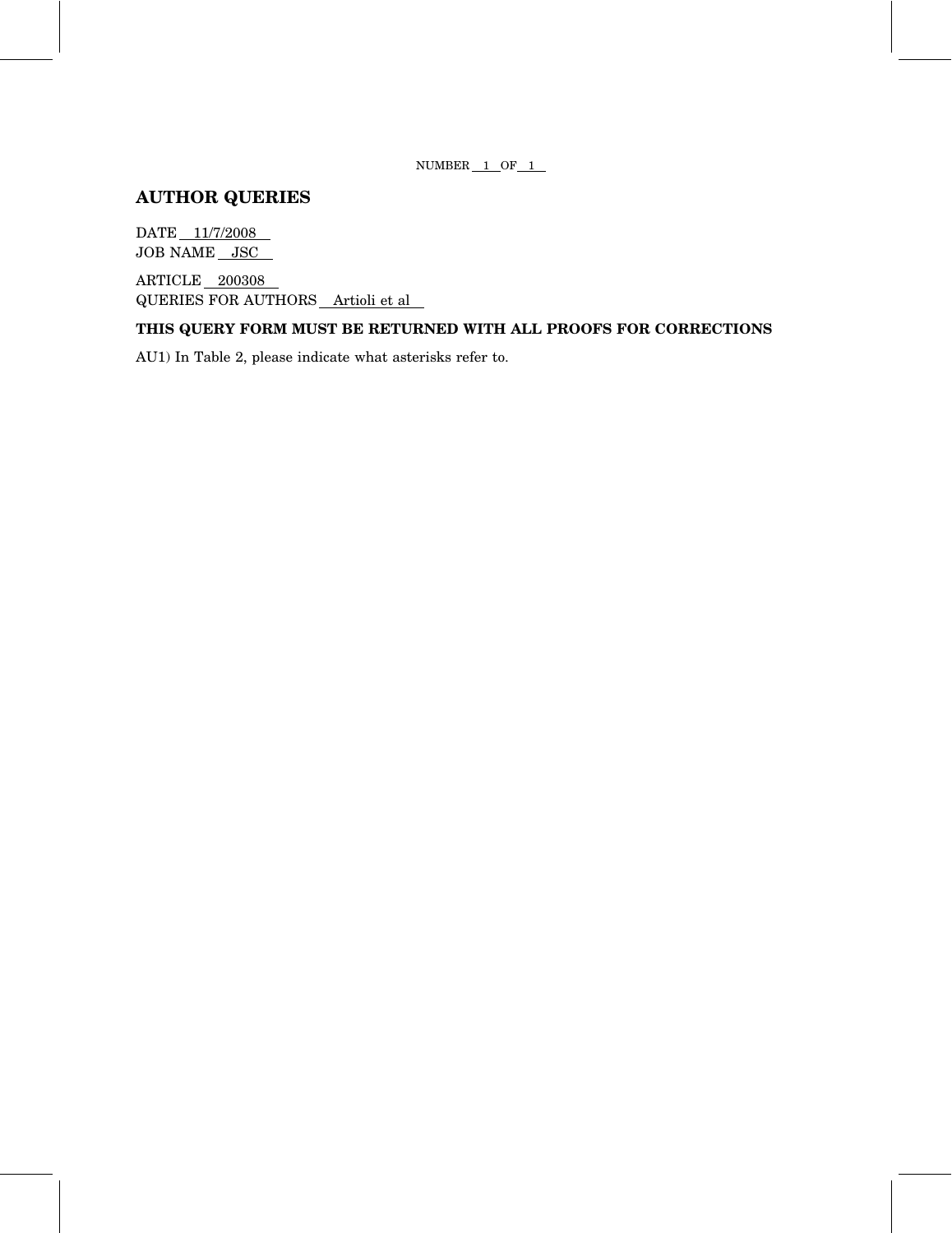# PHYSIOLOGICAL, PERFORMANCE, AND NUTRITIONAL PROFILE OF THE BRAZILIAN OLYMPIC WUSHU (KUNG-FU) TEAM

GUILHERME GIANNINI ARTIOLI,<sup>1,2</sup> Bruno Gualano,<sup>1</sup> Emerson Franchini,<sup>2</sup> Rafael Novaes Batista, $^1$  Viviane Ozores Polacow, $^1$  and Antonio Herbert Lancha Jr $^1$ 

 $^1$ Laboratory of Applied Nutrition and Metabolism and  $^2$ Combat Sports and Martial Arts Research Group, School of Physical Education and Sport, Sao Paulo University, Sao Paulo, Brazil

# **ABSTRACT**

Artioli, GG, Gualano, B, Franchini, E, Batista, RN, Polacow, VO, and Lancha, AH Jr. Physiological, performance, and nutritional profile of the Brazilian Olympic Wushu (kung-fu) team. J Strength Cond Res 23(X): xxx–xxx, 2008—The purpose of the present study was to determine physiological, nutritional, and performance profiles of elite Olympic Wushu (kung-fu) athletes. Ten men and four women elite athletes took part in the study. They completed the following tests: body composition, nutritional assessment, upper-body Wingate Test, vertical jump, lumbar isometric strength, and flexibility. Blood lactate was determined at rest and after the Wingate Test. Blood lactate was also determined during a training session (combat and Taolu training). We found low body fat (men:  $9.5 \pm 6.3\%$ ; women: 18.0  $\pm$  4.8%), high flexibility (sit-and-reach–men: 45.5  $\pm$  6.1 cm; women: 44.0  $\pm$  6.3 cm), high leg power (vertical jump–men:  $37.7 \pm 8.4$  cm; women:  $32.3 \pm 1.1$  cm), high lumbar isometric strength (men:  $159 \pm 13$  cm; women: 94  $\pm$  6 cm), moderate arm mean and peak power (Wingate Test-men: 4.1  $\pm$  0.4 and 5.8  $\pm$  0.5 W $\cdot$ kg $^{-1}$ , respectively; women: 2.5  $\pm$  0.3 and 3.4  $\pm$  0.3 W $\cdot$ kg $^{-1}$ , respectively), and elevated blood lactate after the Wingate Test (men: 10.8  $\pm$ 2.0 mmol $\cdot$ L<sup>-1</sup>; women: 10.2  $\pm$  2.0 mmol $\cdot$ L<sup>-1</sup>) and during training (combat: 12.0  $\pm$  1.8 mmol $\cdot$ L $^{-1}$ ; Taolu: 7.7  $\pm$  3.3 mmol $\cdot$ L $^{-1}$ ). Men athletes consume a high-fat, low-carbohydrate diet, whereas women consume a moderate, high-carbohydrate diet. Energy consumption was markedly variable. In conclusion, Olympic Wushu seems to be a highly anaerobic-dependent combat sport. Low body fat, high flexibility, leg anaerobic power, isometric strength, and moderately high arm anaerobic power seem to be important for successful competitive performance.

KEY WORDS nutrition assessment, evaluation, martial arts

Address correspondence to Guilherme Giannini Artioli, artioli@usp.br.  $0(0)/1 - 6$ 

Journal of Strength and Conditioning Research

2008 National Strength and Conditioning Association

#### **INTRODUCTION**

Wushu, also known as kung-fu, is a millenary martial art originating from China. At present, there are hundreds of different Wushu styles. Despite this great diversity, an Olympic Wushu style was recently created to standa martial art originating from China. At present, there are hundreds of different Wushu styles. Despite this great diversity, an Olympic techniques, and competition patterns. The main purpose of these standardizations was the inclusion in the Olympic Games. Even though Olympic Wushu is not 1 of the 28 official Olympic sports yet, it was included as a demonstration sport in the 2008 Beijing Olympic Games.

Olympic Wushu includes Taolu and fighting competitions. Taolu competitions are characterized by formal and standardized barehanded, long weapons, and short weapon routines. Movements are evaluated by precision, agility, velocity, and strength. Fighting competitions, in turn, have different weight categories for men and women. Wushu combats consists in three 2-minute rounds with a 1-minute rest and are characterized by full-contact punches, kicks, and throw techniques. Although there are some studies characterizing physiological profiles of kickboxers (33), wrestlers (23,27), judo (5,9,10,20,26), karate (2,12,22), and taekwon-do competitors (15,29), to our knowledge there is no research addressing this issue in elite Olympic Wushu athletes.

The literature on combat sports reports that athletes who grapple with opponents (i.e., wrestlers and judo athletes) have markedly high anaerobic capacity and strength, high or above-average aerobic power, and low body fat (5,9,16,20,23,26,28), whereas athletes who strike opponents (i.e., karate and taekwon-do players) have marked high aerobic capacity, flexibility, and above-average anaerobic power and capacity (15,29,33). Olympic Wushu contests combine both grappling and striking techniques, but there is no information regarding the physical attributes of Wushu athletes available at scientific literature. Determining the physiological profile of elite athletes in a given sport is important for defining aspects of physical performance that are important to competitive performance. In addition, few studies have evaluated combat sports women athletes.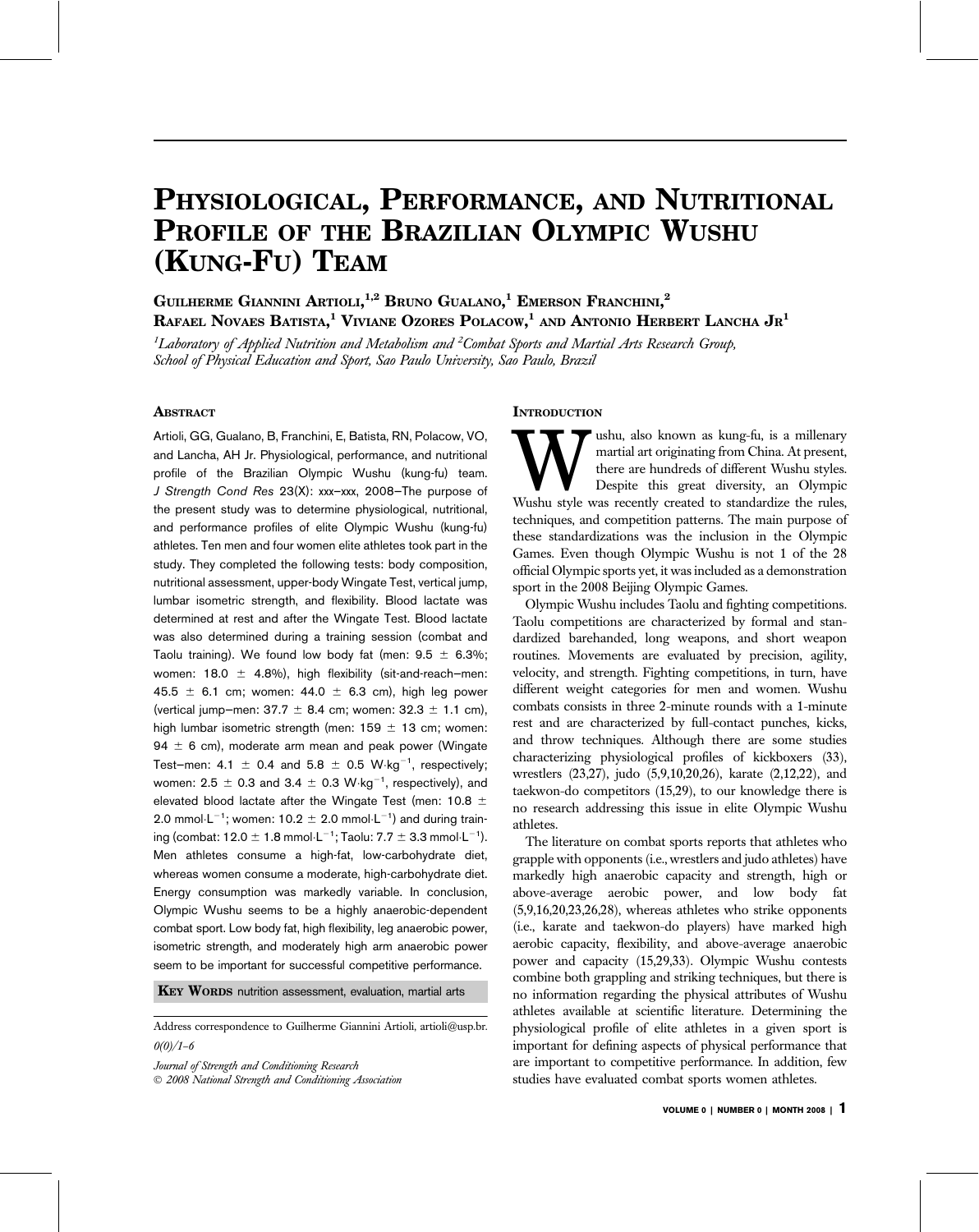Considering that Wushu training programs are typically based on intuition, tradition, and personal experience, as is the case in many martial arts, research-based information regarding physiological, nutritional, and performance characteristics of elite men and women athletes are needed to improve training programs.

Thus, the purpose of the present study was to determine physiological, nutritional, and performance profiles of elite men and women Olympic Wushu athletes submitted to laboratory tests and training conditions.

# **METHODS**

#### Experimental Approach to the Problem

The tests were performed on three separate days. On the first day, athletes' diets were assessed. Thereafter, anthropometric and body composition measurements were taken. On the following morning, all performance tests were conducted. Initially, blood samples were collected to determine resting lactate. The physical tests were applied according to the following sequence: resting blood sampling, warm-up, upperbody (UB) Wingate test, vertical jump, isometric lumbar strength, and flexibility. In addition, blood samples for lactate analysis were collected on the third day at rest and during the training session (Taolu and combat training sessions).

Considering the lack of a specific Olympic Wushu performance test in the literature, we required athletes to perform a nonspecific battery of physical performance tests. The tests were chosen to provide a profile of the athletes and sport requirements for a high-level performance. In spite of little information regarding Olympic Wushu physiological requirements, we based our choice on other studies evaluating combat sports athletes (5,8,9,15,16,23,26,29,33). Validity and feasibility of the tests were also considered.

# **Subjects**

Fourteen Olympic Wushu athletes took part in this study (men:  $n = 10$ ; age =  $26 \pm 4$  years, range: 21–32; weight = 76.9  $\pm$  11.3 kg, range: 60.5–100.7; height = 178  $\pm$  6.9 cm, range: 164.7–188; women:  $n = 4$ , age =  $25 \pm 4$  years, range: 21–28; weight =  $60.1 \pm 5.0$  kg, range:  $54-66.2$ ; height =  $164.5 \pm 4.6$ cm, range: 158–168.5). They were members of the Brazilian National Team, preparing for the 2005 South America Championship. All measurements were taken in a week preceding the 2005 South America Championship. The athletes were training at least  $10$  h $\cdot$ wk<sup>-1</sup>, including both technical and physical conditioning. Ten athletes were available for blood lactate analysis during Wushu training (seven Taolu athletes and three combat athletes). Before the beginning of the data collection, subjects were informed about the objectives and risks involving their participation in the study and were required to provide informed written consent. The experimental procedure was approved by the institutional ethics committee.

 $2$  Journal of Strength and Conditioning Research

#### Dietary Assessment

A semiquantitative food frequency questionnaire validated for the Brazilian population (24) was used to assess food consumption. This questionnaire contains 73 food items, and subjects had to report the frequency of consumption for each, on a daily, weekly, or monthly basis. For each item, three choices of portion size were given, in household measurements. With the aid of a Microsoft Excel program, the data were converted into daily consumption categories. Then, the data were analyzed by computer software (Virtual Nutri, Brazil). The variables analyzed were the energy and macronutrient content of the diet of each subject. The macronutrient data are described as a percentage of energy intake and in grams per kilogram of body weight.

# Anthropometric Measurements and Body Composition **Assessment**

Body weight was recorded on a digital scale to the nearest 50 g. Skinfold thickness was measured with a Harpenden caliper from four body sites (i.e., triceps, suprailiac, abdominal, and thigh) according to the Anthropometric Standardization Reference Manual (14).

Body composition was determined through hydrostatic weighing. Athletes were weighed at least eight times with the body completely underwater after maximal expiration. The higher value was considered the underwater weight. Residual lung volume was predicted according to Goldman and Becklake (13). Body density was calculated according to Wilmore and Behnke (32), and body fat according to Siri  $(25).$ 

#### Anaerobic Arm Power

The Wingate anaerobic test was used to measure UB mean power and peak power. A UB 30-second Wingate test was performed in a mechanically braked device especially developed for this purpose 0.7 Kp·kg<sup>-1</sup>) (Cefise, Brazil). In both tests, computer software recorded the velocity and calculated the power output for each second. Relative mean power ( $W \cdot kg^{-1}$ ) was considered as the mean of each subject's 30-second power output. Relative peak power  $(W \cdot kg^{-1})$  was considered as the greatest power output during the test.

# Vertical Jump

The squat jump was performed on a platform specifically designed for this test. A computer software (Ergo-jump, Campinas, Brazil) calculated the height jumped from flight time. The vertical jump score was the highest jump of three consecutive trials (intraclass coefficient correlation:  $0.985; p <$ 0.001). A short recovery time (30 seconds) was allowed for each jump.

## Lumbar Isometric Strength

Lumbar extension isometric strength was measured with a lumbar extension dynamometer (Kratos, Sao Paulo, Brazil). The isometric strength score was the best score of three consecutive trials (intraclass coefficient correlation: 0.980;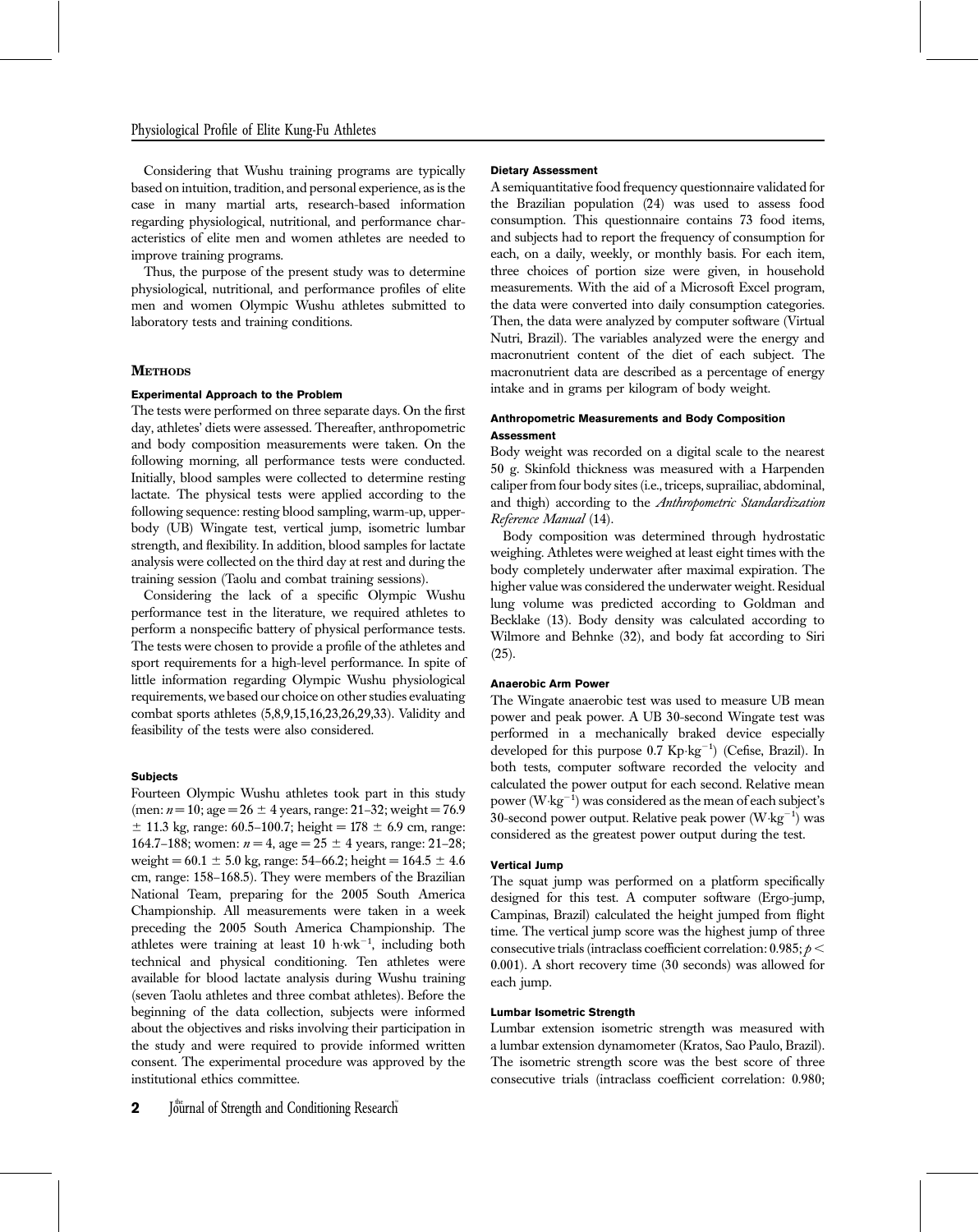$p < 0.001$ ). A short recovery time (30 seconds) was allowed for each effort.

# Flexibility

Flexibility was evaluated by the sit-and-reach trunk forward flexion test. After three consecutive trials, the best score was recorded (intraclass coefficient correlation:  $0.970$ ;  $p < 0.001$ ).

# Blood Sampling and Lactate Analysis

Twenty-five-microliter blood samples were collected from subjects' earlobes and immediately stored in a 2% NaF solution at approximately 2° C. Samples were subjected to electrochemical analysis in an automated device (YSI 1500, Yellow Springs, Ohio) within, at most, 5 hours. Samples were obtained at rest and at 3 minutes after the UB Wingate Test. Blood samples were also obtained at rest and during the Taolu and combat training sessions.

# Statistical Analyses

Descriptive statistics were determined for each variable recorded. Data are shown as mean  $\pm SD$  (range). Considering the discrepancy in numbers of subjects between groups, a general linear model analysis of variance was performed to verify significant differences between men and women athletes. Pearson linear correlation analysis among variables was also conducted. The alpha level was previously set at 5%.

### **RESULTS**

Body composition, performance scores, and blood lactate at rest and in response to the UB anaerobic Wingate Test are T1 shown in Table 1. As expected, men athletes have lower body

fat and higher isometric strength, UB mean, and peak power than the women athletes. No significant gender differences were observed in flexibility, vertical jump, or blood lactate concentration.

Moderate and significant correlations were observed between body fat and some performance parameters.

Moreover, a high significant correlation was found between body fat and the sum of four skinfold thicknesses (Figure 1). F1

Blood lactate concentration during combat training was found to be high, as well as blood lactate concentration during Taolu training, although to a lesser extent (Figure 2).

Nutritional data are shown in Table 2. Athletes, especially **T2** men, ingested high-fat, low-carbohydrate diets. Energy intake was markedly variable (range: 1009–5282 kcal).

# **DISCUSSION**

To our knowledge, this is the first study that investigated the physical and physiological profile of highly trained elite Olympic Wushu competitors. The athletes who took part in this study were preparing for the 2005 South America Championship. The study was conducted in a week preceding the 2005 South America Championship, and the athletes were very close to their peak. All the participants won medals in this competition, and some qualified to participate in the 2005 World Championship. Therefore, they were some of the best of South America in their categories at the time of data collection, and they could be considered elite athletes. Knowledge of the physiological and fitness profile of elite athletes in a given sport is important to determine the capacities associated with competitive success. Although the literature presents a variety of martial arts athlete profiles, Wushu athlete data have been lacking.

The present study shows that Olympic Wushu athletes have low body fat, high flexibility, high leg power, and moderate arm anaerobic power. Olympic Wushu, which can be characterized by a mixture of grappling, throwing, and striking techniques, seems to require the same capacities as other combat sports.

Compared with athletes in combat sports that are grappling- and striking based, Wushu fighters have similar fat content, but less fat, than noncompetitive martial arts practitioners (8). Body fat content observed in our athletes

|                                                    | Men                          | Women                         |  |
|----------------------------------------------------|------------------------------|-------------------------------|--|
| Body fat $(\%)^*$                                  | $9.5 \pm 6.3$ (1.45-19.6)    | $18.0 \pm 4.8$ (11-21.4)      |  |
| Sum SKF (30)*                                      | $36.3 \pm 17.9$ (19-71.7)    | 63.1 $\pm$ 12.8 (51.7-79.2)   |  |
| Flexibility (21)                                   | $45.5 \pm 6.1$ (37-55)       | 44.0 $\pm$ 6.3 (37.5–52.5)    |  |
| Vertical jump (21)                                 | $37.7 \pm 8.4 (24.4 - 48.8)$ | $32.3 \pm 1.1$ (30.7-33)      |  |
| Lumbar isometric strength (kgf)*                   | $159 \pm 13(134 - 170)$      | $94 \pm 6 (88 - 100)$         |  |
| Lumbar isometric strength (kgf·kg <sup>-1</sup> )* | $21 \pm 0.2$ (1.66-2.38)     | $16 \pm 0.2$ (1.36-1.81)      |  |
| UB mean power $(W \cdot kg^{-1})^*$                | $4.1 \pm 0.4$ (3.66-4.71)    | $2.5 \pm 0.3$ (2.31-2.9)      |  |
| UB peak power $(W \cdot kg^{-1})^*$                | $5.8 \pm 0.5(4.9 - 6.96)$    | $3.4 \pm 0.3$ (3.11-3.84)     |  |
| Resting blood lactate ( $mmol·L^{-1}$ )            | $2.4 \pm 0.8$ (0.85-3.08)    | $1.7 \pm 0.4$ (1.11-1.99)     |  |
| Postexercise blood lactate ( $mmol·L^{-1}$ )       | $10.8 \pm 2.0$ (8.18-14.45)  | $10.2 \pm 1.5 (8.76 - 12.25)$ |  |

\*Significant difference between men and women ( $p < 0.01$ ).  $SKF =$  skinfold thicknesses;  $UB =$  upper body.

VOLUME 0 | NUMBER 0 | MONTH 2008 |  $3$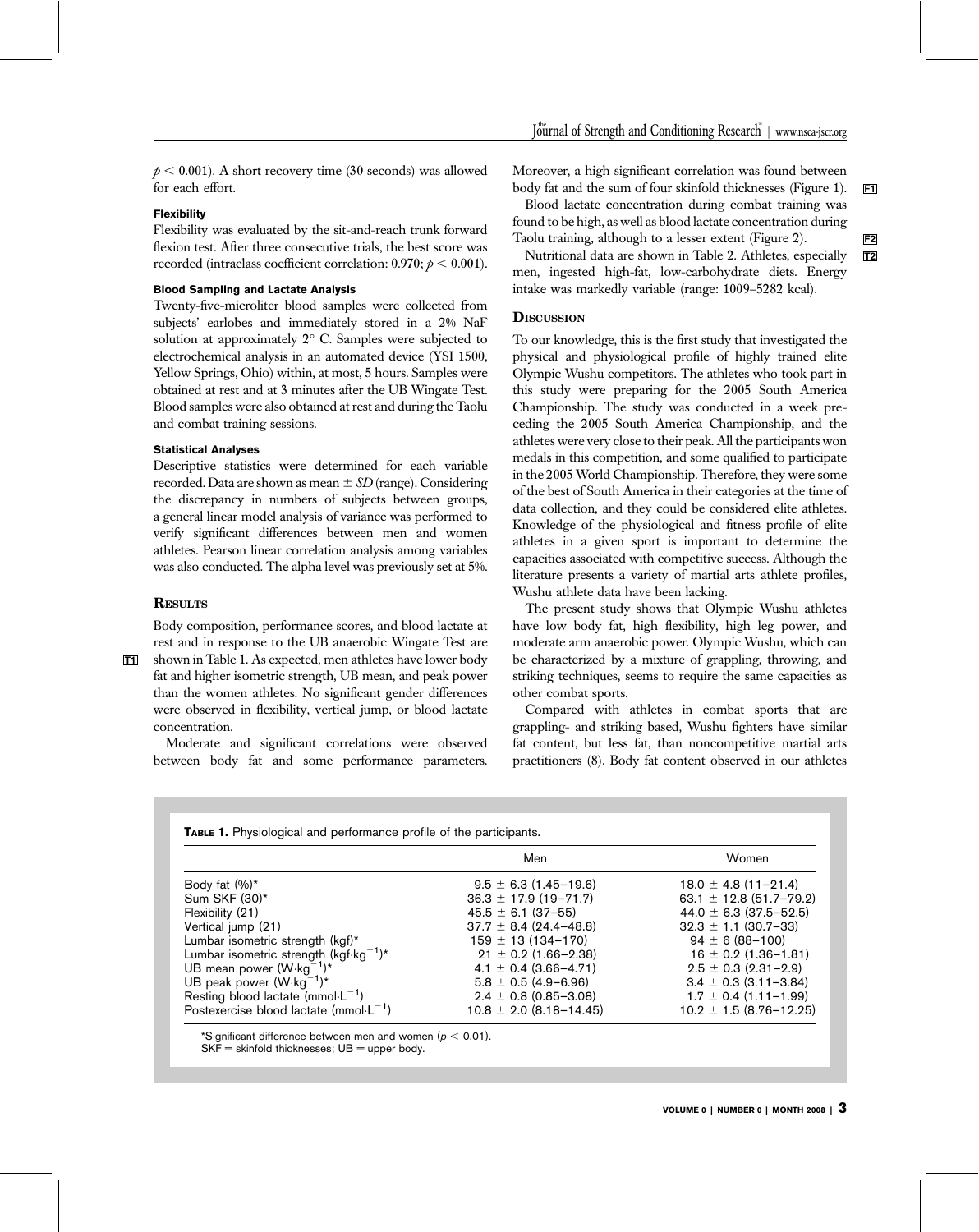

Figure 1. Relationship between body fat and performance variables and between body fat and sum of skinfold thicknesses (SKF).

was similar to those seen in judoists. Taylor and Brassard (26) observed 12.3% body fat on the men's Canadian judo team. This value is somewhat higher than those found in the present study and by Callister et al. (5). Compared with the nonathletic population, these scores roughly represent the 20th and 24th percentiles, respectively. Additionally, these body fat values are lower than those reported by Douris et al. (8) in a novice martial arts population. Significant correlations were observed between body fat and some performance scores. These results suggest that low body fat might be an important factor related to competitive success in Wushu. Moreover, there was a highly significant correlation between body fat and the sum of skinfold thicknesses. Therefore, the sum of skinfold thicknesses could be considered a good predictor of body fat in this athletic population.

Mean anaerobic power in Wushu athletes is lower than in other fighter athletes (5,15,26,33). Zabukovec and Tiidus (33), evaluating four elite kickboxing athletes, as well as Horswill et al. (16), evaluating elite wrestlers, have shown similar values for mean arm power in men, but a higher arm peak power. Vertical jump, whose movement is closer to Wushu movements than cycle ergometry, is more specific to evaluate leg power in these athletes. The vertical jump values obtained by women athletes in this study are in accordance with reports in elite taekwon-do athletes (15,29). On the other hand, our men

athletes did not attain the same score reported in the literature for men elite taekwon-do athletes (15,29).

As would be expected, Wushu athletes have high trunk flexibility. The values attained by our athletes are somewhat higher than those found in noncompetitive martial art practitioners (8), elite taekwon-do athletes (15,29), and elite judo athletes (20).

Unfortunately, although we require Wushu athletes to perform lumbar isometric strength, we found no data in the literature to compare with values obtained in this study.

Blood lactate concentration after Wingate in both men and women athletes reached values comparable with other highly



<sup>4</sup> Journal of Strength and Conditioning Research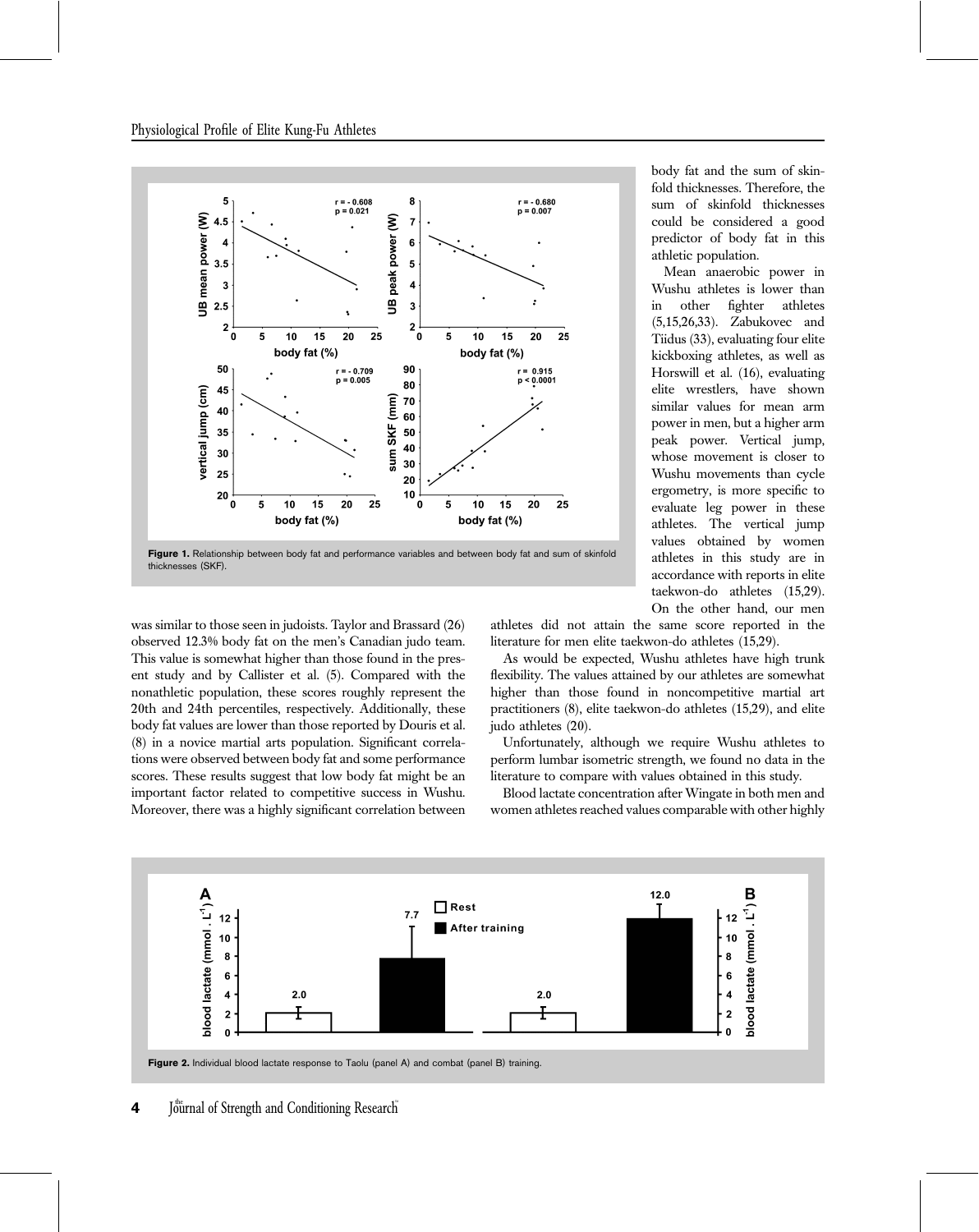|              |                                                        | Men             | Women           |
|--------------|--------------------------------------------------------|-----------------|-----------------|
| Protein      | %                                                      | $16.3 + 3.2$    | $17.6 \pm 3.0$  |
|              | g kg <sup>-1</sup><br>%*<br>g kg <sup>-1</sup> *<br>%* | $1.9 \pm 1.1$   | $1.6 \pm 0.6$   |
| Carbohydrate |                                                        | 47.6 $\pm$ 9.7  | 61.1 $\pm$ 6.7  |
|              |                                                        | $4.5 + 1.9$     | $7.9 + 2.0$     |
| Lipid        |                                                        | $34.8 + 7.2$    | $25.4 \pm 6.9$  |
|              | $g \cdot kg^{-1}$                                      | $1.7 \pm 1.2$   | $1.4 \pm 0.7$   |
| Energy       | kcal                                                   | $3320 \pm 1406$ | $2817 \pm 893$  |
|              | $kcal \cdot kg^{-1}$                                   | $41.5 \pm 21.2$ | $47.2 \pm 15.3$ |

anaerobic-dependent combat sports, such as judo and wrestling (1,6,11). Analyzing blood lactate during training conditions, Wushu seems to be a more anaerobic demanding sport compared with other striking combat sports (17). This is especially true for athletes who engage in combat Wushu rather than Taolu.

It is well established that performance in combat sports is dependent on several aspects, such as physiological characteristics, anthropometric profile, technical capacity, psychological and emotional status, and nutritional requirements. Unfortunately, the importance of the latter has been commonly underestimated by coaches and athletes. To the best of our knowledge, this is the first study that assessed the nutritional profile of highly trained elite Olympic Wushu competitors.

Protein consumption of the athletes was considered adequate, according to the classic recommendations (19). However, only the women met the carbohydrate ingestion requirements (7.2  $\pm$  2.0 g·kg<sup>-1</sup>·d<sup>-1</sup>), which were at the lower end of their recommended range  $(7-10 \text{ g} \cdot \text{kg}^{-1} \cdot \text{d}^{-1})$   $(4,7)$ . These data are somewhat surprising, because previous studies have demonstrated that men athletes seem to be more frequently within the recommended carbohydrate intake range than women (3). There are two main factors that may explain the suboptimal carbohydrate intake in our study: 1) some athletes, wishing to reduce body weight—a common practice in combat sports (18)—may be unable to meet carbohydrate requirements because of restricted energy intake; and (2) according to our findings, the men athletes consume more fat than their women counterparts. A high-fat diet may be associated with a low carbohydrate intake.

Furthermore, we cannot rule out the possibility that the low carbohydrate intake observed in our study can be associated with other factors, such as poor availability of carbohydraterich foods in the immediate eating environment, inadequate practical nutrition skills or food composition knowledge, and/or underreporting of energy intake and then carbohydrate intake (3). Although it is well documented that

anaerobic performance can be limited acutely by lower muscle glycogen concentration (for review, see Burke [3] and Burke et al. [4]), we cannot assume only on the basis of our data that the low carbohydrate intake in the Wushu athletes diet would negatively affect their performance in competition. In fact, the recent review by Westman et al. (31) highlights the lack of consistent evidence supporting the hypothesis that ''carbohydrate loading'' can enhance performance.

In conclusion, Olympic Wushu seems to be a highly anaerobic-

dependent combat sport. Elite athletes exhibit low body fat, high flexibility, leg anaerobic power, and isometric strength, and moderately high anaerobic arm power. Therefore, these capacities are important for successful competitive performance. Although these athletes consume adequate protein, carbohydrate ingestion for men was below recommendations, as frequently occurs with weight-classed combat sports.

### PRACTICAL APPLICATIONS

The findings of this study suggest that high-level Wushu athletes have low body fat, high flexibility, high leg power, and moderate arm anaerobic power. Thus, coaches should focus on the development of these characteristics in lower-level athletes to attain a better performance. The competition simulations have shown that Wushu activities seem to have a high anaerobic demand. This is especially true for athletes who engage in combat Wushu rather than Taolu. Thus, during physical conditioning training sessions, coaches should place a specific emphasis on the anaerobic training of athletes who compete in combat, although this aspect also needs to be trained in Taolu competitors. One aspect that coaches need to consider is the nutritional consumption of these athletes, because, as with many other weight-classified athletes, their carbohydrate intake was considered suboptimal, which can affect performance negatively.

## ACKNOWLEDGMENTS

We are greatly thankful to the athletes and coaches who took part in this study. We also thank Aline Akiko Kazurayama, Bruna Mara Okano São Pedro, and FAPESP (financial support # 06/51293-4).

# **REFERENCES**

1. Artioli, GG, Gualano, B, Coelho, DF, Benatti, FB, Gailey, AW, and Lancha, AH Jr. Does sodium-bicarbonate ingestion improve simulated judo performance? Int J Sport Nutr Exerc Metab 17: 206–217, 2007.